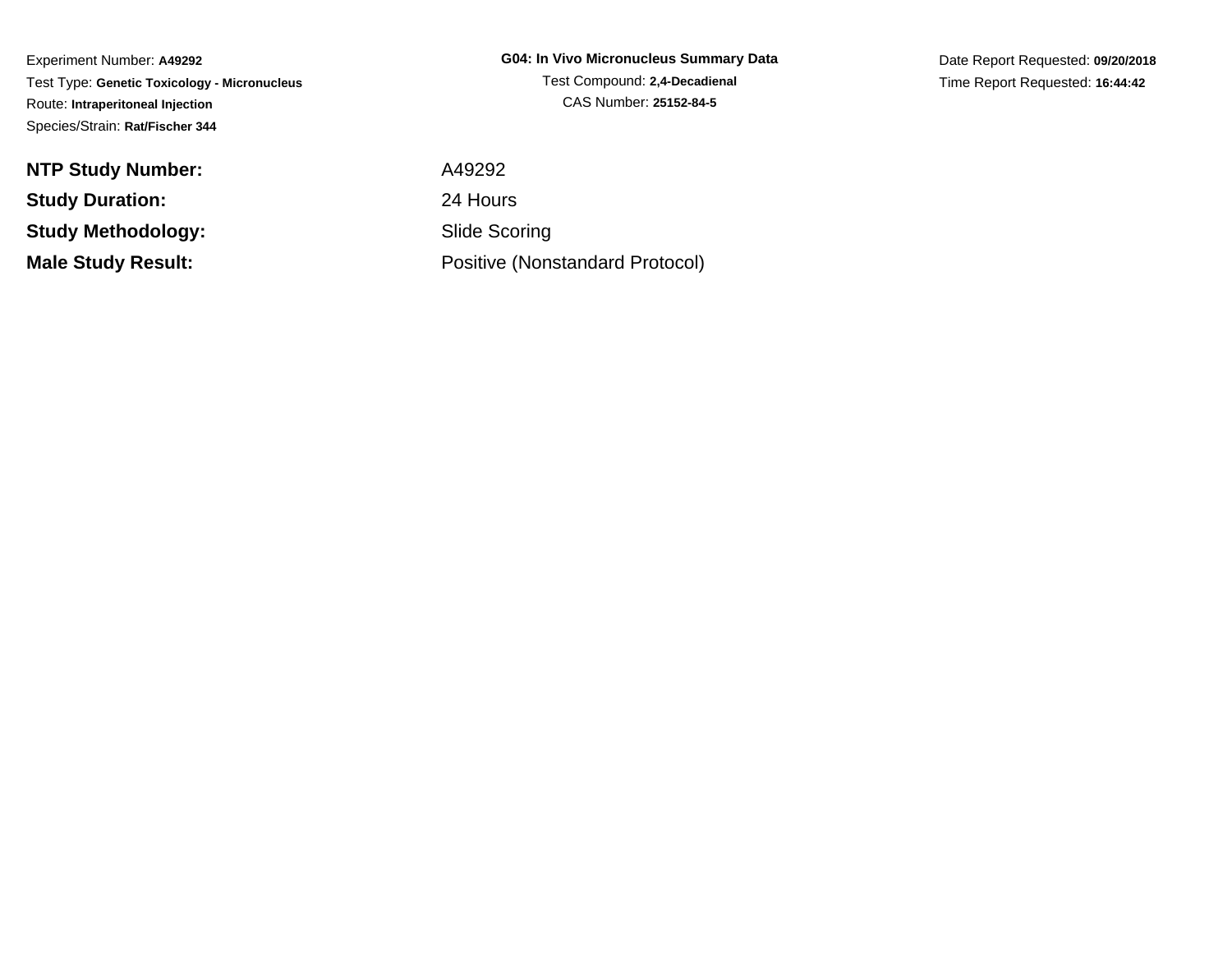Experiment Number: **A49292**

Test Type: **Genetic Toxicology - Micronucleus**

Route: **Intraperitoneal Injection**

Species/Strain: **Rat/Fischer 344**

| Tissue: Bone marrow; Sex: Male; Number of Treatments: 1; Time interval between final treatment and cell sampling: 24 h |   |                 |             |                  |
|------------------------------------------------------------------------------------------------------------------------|---|-----------------|-------------|------------------|
| <b>MN PCE/1000</b>                                                                                                     |   |                 |             | % PCE            |
| Dose (mg/kg)                                                                                                           | N | Mean $\pm$ SEM  | p-Value     | Mean $\pm$ SEM   |
| Vehicle Control <sup>1</sup>                                                                                           | 5 | $0.30 \pm 0.20$ |             | $55.20 \pm 3.83$ |
| 100.0                                                                                                                  | 5 | $1.50 \pm 0.52$ | $0.0023*$   | $65.40 \pm 3.01$ |
| 200.0                                                                                                                  | 5 | $1.50 \pm 0.42$ | $0.0023*$   | $52.70 \pm 5.16$ |
| 400.0                                                                                                                  | 4 | $1.88 \pm 0.52$ | $< 0.001$ * | $67.38 \pm 3.64$ |
| 600.0                                                                                                                  | 4 | $0.63 \pm 0.13$ | 0.1520      | $58.25 \pm 3.02$ |
| Trend p-Value                                                                                                          |   | 0.2940          |             |                  |
| Positive Control <sup>2</sup>                                                                                          | 5 | $7.50 \pm 2.77$ | $< 0.001$ * | $46.50 \pm 4.72$ |
| Trial Summary: Positive (Nonstandard Protocol)                                                                         |   |                 |             |                  |